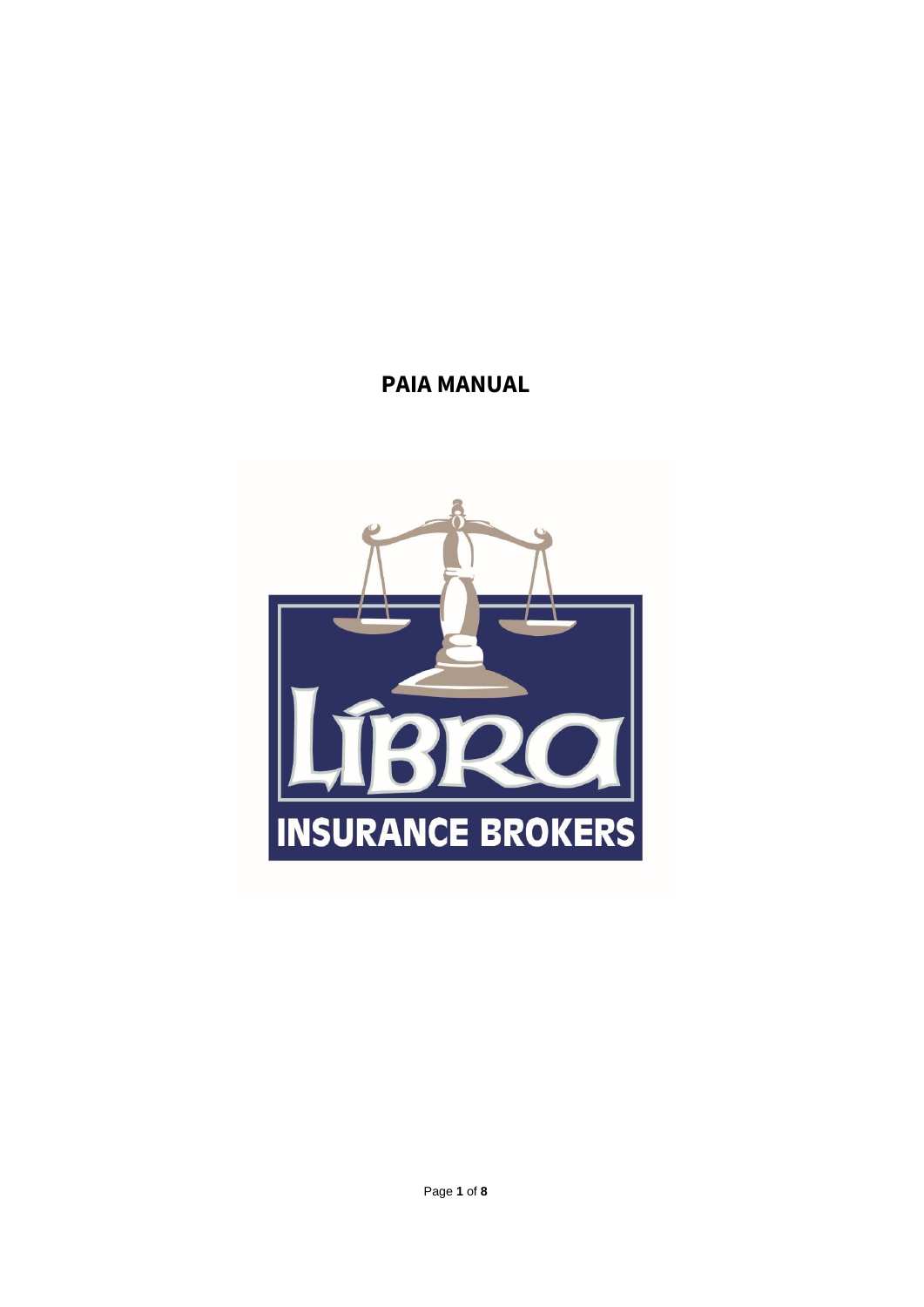## **1. PURPOSE OF THE PAIA MANUAL**

The Manual is compiled in terms of the Promotion of Access to Information Act No. 2 of 2000 (PAIA) to give effect to the Constitutional right to privacy. Everyone has the right to access information held by public and private bodies when this information is required to exercise a right or to protect a right.

### **2. GUIDE TO USE THE PAIA MANUAL**

- 2.1. In terms of section 10(1) of PAIA, the Regulator has made available the Guide on how to use PAIA to assist people to access records and exercise their right to information.
- 2.2. The Guide is available in each of the official languages free of charge from the Information Regulator whose details are below:

| <b>Postal address</b> | <b>Physical address</b>                     | <b>Contact details</b> |                                                                                            |
|-----------------------|---------------------------------------------|------------------------|--------------------------------------------------------------------------------------------|
| PO Box 31533          | <b>JD House</b>                             | Email:                 | General enquiries:                                                                         |
| <b>Braamfontein</b>   | 27 Stiemens Street                          |                        | enquiries@inforegulator.org.za.                                                            |
| Johannesburg<br>2017  | <b>Braamfontein</b><br>Johannesburg<br>2001 |                        | Complaints:<br>PAIAComplaints@inforegulator.org.za<br>POPIAComplaints@inforegulator.org.za |
|                       |                                             | Website:               | www.justice.gov.za/inforeg                                                                 |

## **3. CATEGORIES OF RECORDS THAT AVAILABLE WITHOUT HAVING TO REQUEST ACCESS**

These records are available without anyone expressly requesting access. List is not exhaustive.

| <b>Category of records</b> | <b>Description</b>                                            |
|----------------------------|---------------------------------------------------------------|
| <b>Branch Managers</b>     | Name, physical, postal and email addresses, telephone and fax |
|                            | numbers                                                       |
| Key Personnel              | Name, physical, postal and email addresses, telephone and fax |
|                            | numbers                                                       |
| Company Information        | Company registration number, physical, postal and email       |
|                            | addresses, telephone and fax numbers                          |
|                            | FSP Licence number                                            |

## **4. DESCRIPTION OF THE RECORDS THAT ARE AVAILABLE IN ACCORDANCE WITH ANY OTHER LEGISLATION**

These records are available in accordance with South African legislation. The list is not exhaustive.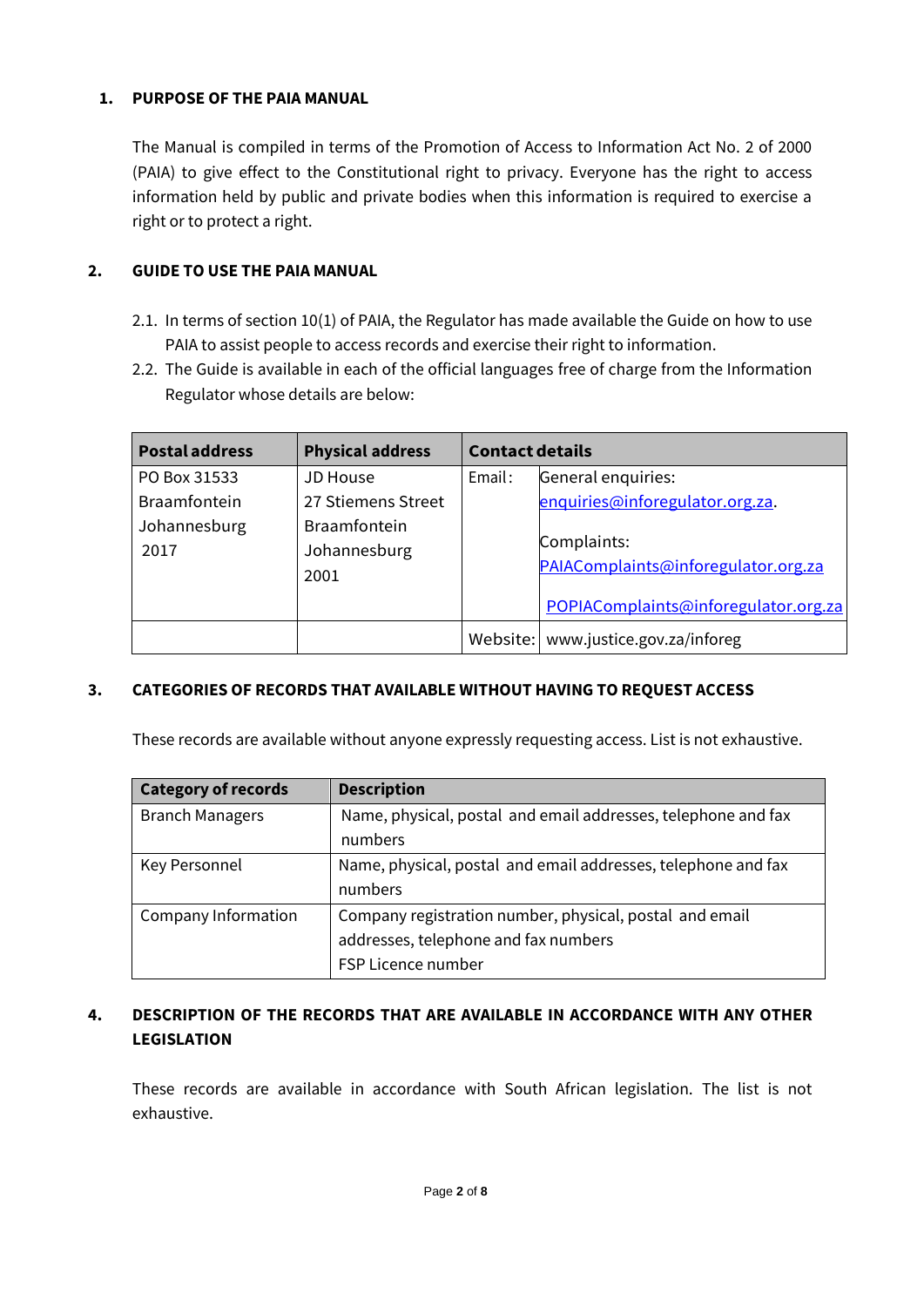| <b>Category of records</b>  | <b>Applicable legislation</b>                               |  |  |  |
|-----------------------------|-------------------------------------------------------------|--|--|--|
| Memorandum of incorporation | Companies Act 71 of 2008                                    |  |  |  |
| PAIA Manual                 | Promotion of Access to Information Act 2 of 2000            |  |  |  |
| Financial services licence  | Financial Advisory and Intermediary Services Act 37 of 2002 |  |  |  |

## **5. DESCRIPTION OF THE CATEGORIES OF RECORDS HELD BY LIBRA INSURANCE BROKERS**

These are the operational records held by Libra Insurance Brokers. The list is not exhaustive.

| <b>Category of records</b> | <b>Description</b>                                         |  |  |  |
|----------------------------|------------------------------------------------------------|--|--|--|
| Human resources records    | any personal records of personnel and next of kin          |  |  |  |
|                            | conditions of employment                                   |  |  |  |
|                            | internal evaluation records                                |  |  |  |
|                            | related correspondence                                     |  |  |  |
| Policyholder records       | a policyholder includes any natural or juristic entity any |  |  |  |
|                            | personal records of policyholders                          |  |  |  |
|                            | records generated by Libra Insurance Brokers and the third |  |  |  |
|                            | parties it authorises                                      |  |  |  |
| Operational records        | Financial, operational, marketing, IT and other relevant   |  |  |  |
|                            | records generated by Libra Insurance Brokers               |  |  |  |

#### **6. PRESCRIBED ACCESS FORM**

A request for access to a record must be made on the prescribed form (known as Form C) attached to the Manual and sent to the Information Officer whose details appear below:

| <b>Mr Pieter Nel</b>                             |                                              |                                 |                                                                         |  |
|--------------------------------------------------|----------------------------------------------|---------------------------------|-------------------------------------------------------------------------|--|
| <b>Postal address</b><br><b>Physical address</b> |                                              | <b>Contact details</b>          |                                                                         |  |
| Private Bag X166<br>Centurion<br>0046            | 1013 Saxby Avenue East<br>Eldoraigne<br>0157 | Tel no :<br>Email:<br>Web site: | $(012)$ 654 4165<br>pieter@librabrokers.co.za<br>www.librabrokers.co.za |  |

## **7. REQUEST PROCEDURE**

7.1. A request for access to a record must be made in writing on Form C which is attached to this Manual.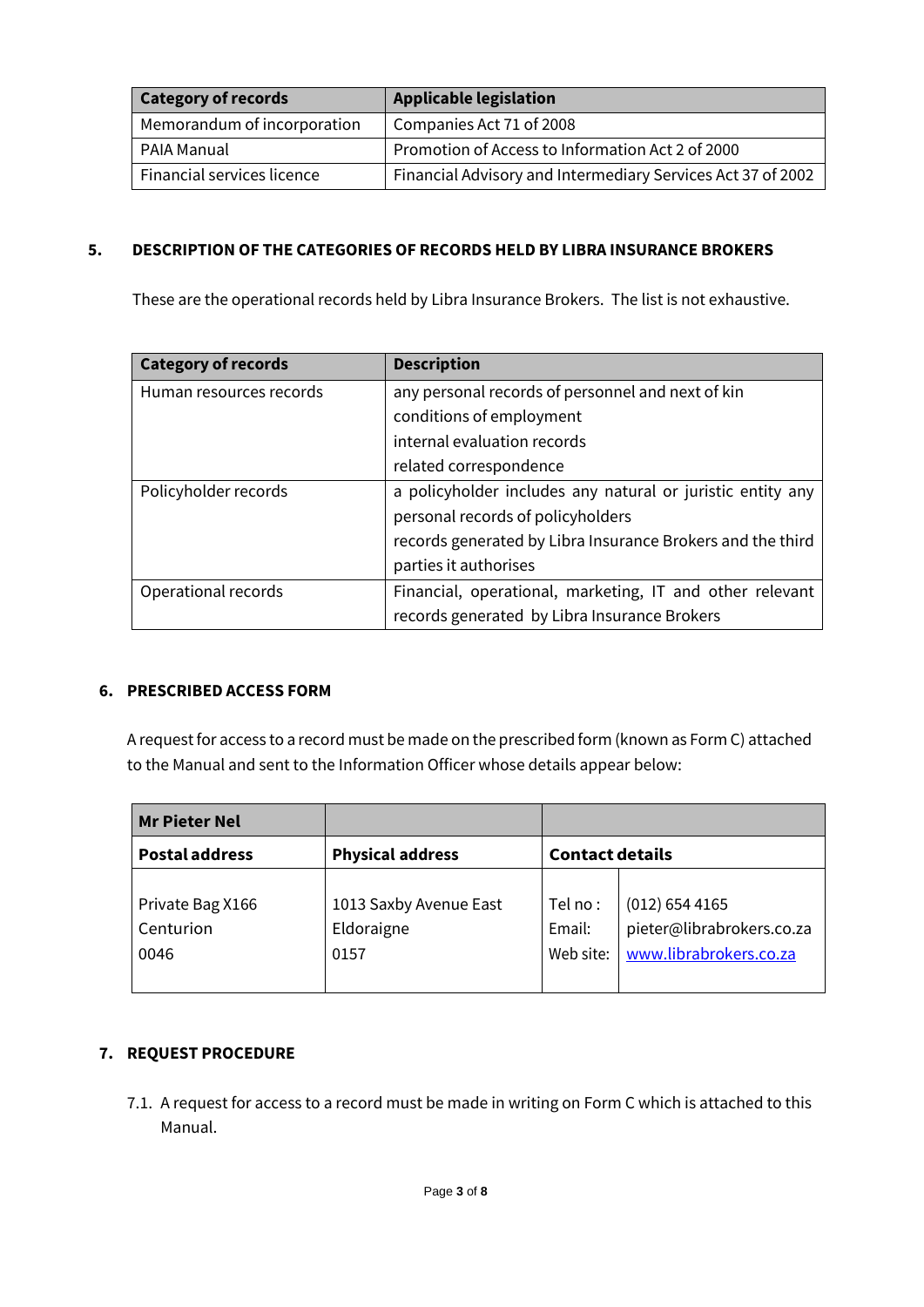- 7.2. It must contain the name and contact details of the requester. It must also provide sufficient details to identify the record requested.
- 7.3. The requester should also indicate the format in which access to the record is requested.
- 7.4. Where the request is made on behalf of another person, the requester must submit proof, in the form of an affidavit or a letter of consent, of the capacity in which the requester is making the request to the satisfaction of the Information Officer.

# **8. PAYMENT OF FEES**

- 8.1. The requester must complete the prescribed form to request access to a record and send it to the physical, postal address or email address of the Information Officer.
- 8.2. The Information Officer will notify the requester of the prescribed fee (if any) payable before further processing the request.
- 8.3. The request fee that the requester may pay is R50 (fifty Rand).
- 8.4. A request will be considered when the completed form and the prescribed request fee have been received.
- 8.5. Fees for reproduction may be payable by a requester. The reproduction may be photocopies, printed copies, electronic format (ie on a device), copies of visual images, the transcription of audio records, or copies of an audio record.
- 8.6. To search for the record for disclosure, a search fee per hour or part of an hour may be payable.
- 8.7. The actual postal or courier fee is payable when a copy of a record must be sent by post or courier to the requester.

# **9. AVAILABILITY OF THE MANUAL**

A copy of the Manual is available-

- 9.1. on the web site a[t www.librabrokers.co.za;](http://www.librabrokers.co.za/)
- 9.2. at the head office of the Libra Insurance Brokers for inspection during normal business hours;
- 9.3. to any person upon request and upon the payment of a reasonable prescribed fee; and
- 9.4. to the Information Regulator upon request.

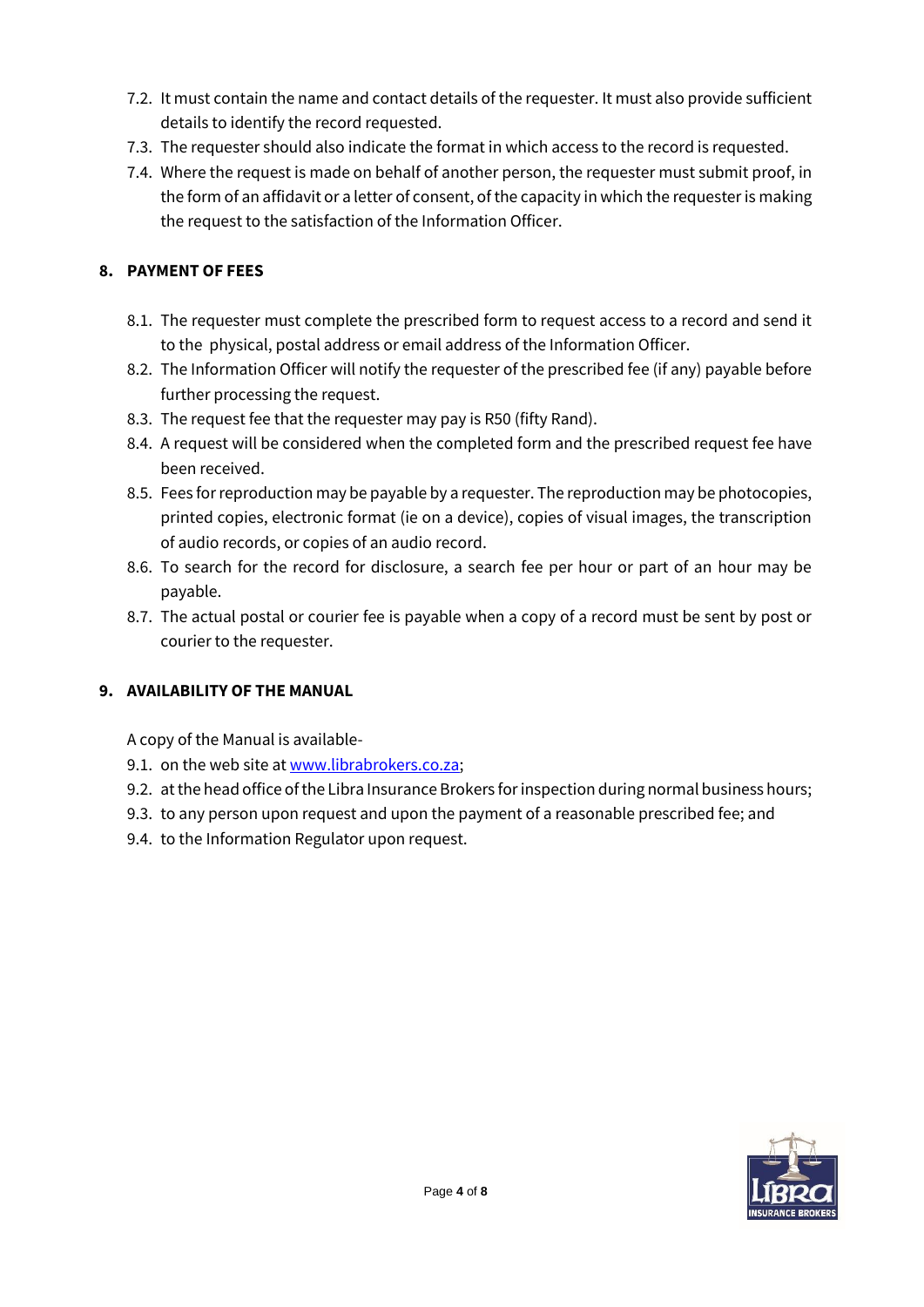# **FORM C**

#### REQUEST FOR ACCESS TO A RECORD OF LIBRA INSURANCE BROKERS

#### **REQUEST FOR ACCESS TO RECORD OF A PRIVATE BODY**

Section 53(1) of the Promotion of Access to Information Act, 2000 (Act No 2 of 2000)

# **(Regulation 4)**

#### **1. PARTICULARS OF PRIVATE BODY**

| <b>Postal address</b> | <b>Physical address</b> | <b>Contact details</b> |  |
|-----------------------|-------------------------|------------------------|--|
|                       |                         |                        |  |
|                       |                         |                        |  |
|                       |                         |                        |  |
|                       |                         |                        |  |
|                       |                         |                        |  |

#### **2. PARTICULARS OF PERSON REQUESTING ACCESS TO THE RECORD**

| $\vert$ 0 The particulars of the person who requests access to the records must be recorded below. |                                                                                                           |  |  |  |  |
|----------------------------------------------------------------------------------------------------|-----------------------------------------------------------------------------------------------------------|--|--|--|--|
|                                                                                                    | 0 Furnish an address and/or fax number in the Republic of South Africa to which information must be sent. |  |  |  |  |
|                                                                                                    | 0 Proof of the capacity in which the request is made, if applicable, must be attached.                    |  |  |  |  |
| Full names and surname                                                                             |                                                                                                           |  |  |  |  |
| Identity number                                                                                    |                                                                                                           |  |  |  |  |
| Postal address                                                                                     |                                                                                                           |  |  |  |  |
| Telephone number                                                                                   | I Fax number                                                                                              |  |  |  |  |
| Email address                                                                                      |                                                                                                           |  |  |  |  |
| Capacity in which request is made, when made on behalf of another person                           |                                                                                                           |  |  |  |  |
|                                                                                                    |                                                                                                           |  |  |  |  |

#### **3. PARTICULARS OF PERSON ON WHOSE BEHALF REQUEST IS MADE**

| This section must be completed only if a request for information is made on behalf of another person. |  |  |  |  |  |
|-------------------------------------------------------------------------------------------------------|--|--|--|--|--|
| Full names and surname                                                                                |  |  |  |  |  |
| Identity number                                                                                       |  |  |  |  |  |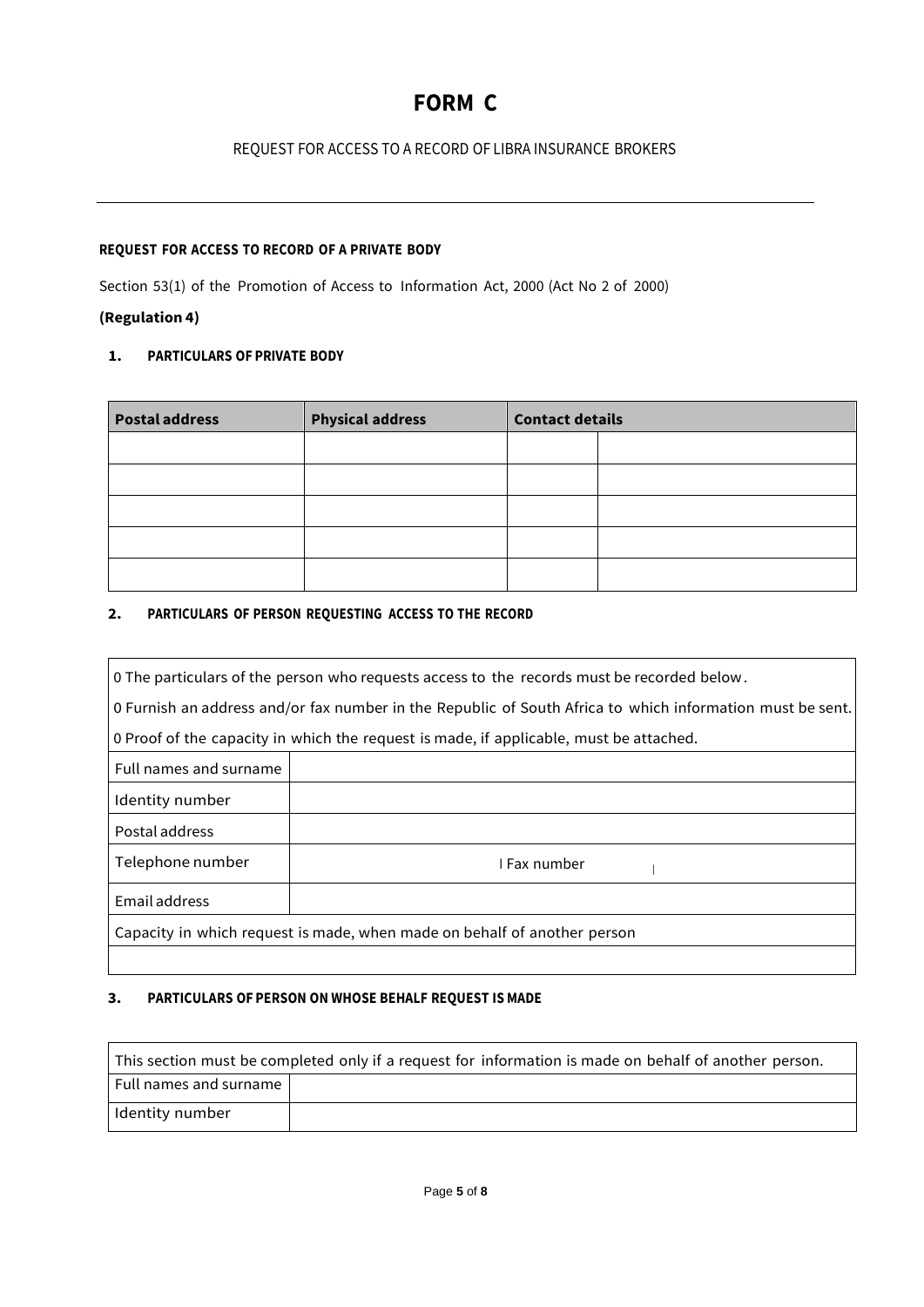#### **4. PARTICULARS OFRECORD**

0 Provide full particulars of the record to which access is requested, including the reference number if that is known to you, to enable the record to be located.

0 If the space provided is inadequate, please continue on a separate folio and attach it to this form. The requester must sign all the additional folios.

Description of record or relevant part of the record

Reference number, if available

Any further particulars of record

#### **4.1 Fees**

- 0 A request for access to a record, other than a record containing personal information about yourself, will beprocessed only after a request fee has been paid.
- 0 You will be notified ofthe amount required to be paid as the request fee.
- 0 The fee payable for access to a record depends on the form in which access is required and the reasonable time required to search for and prepare a record.

0 If you qualify for exemption of the payment of any fee, please state the reason therefore.

Reason for exemption from payment of fees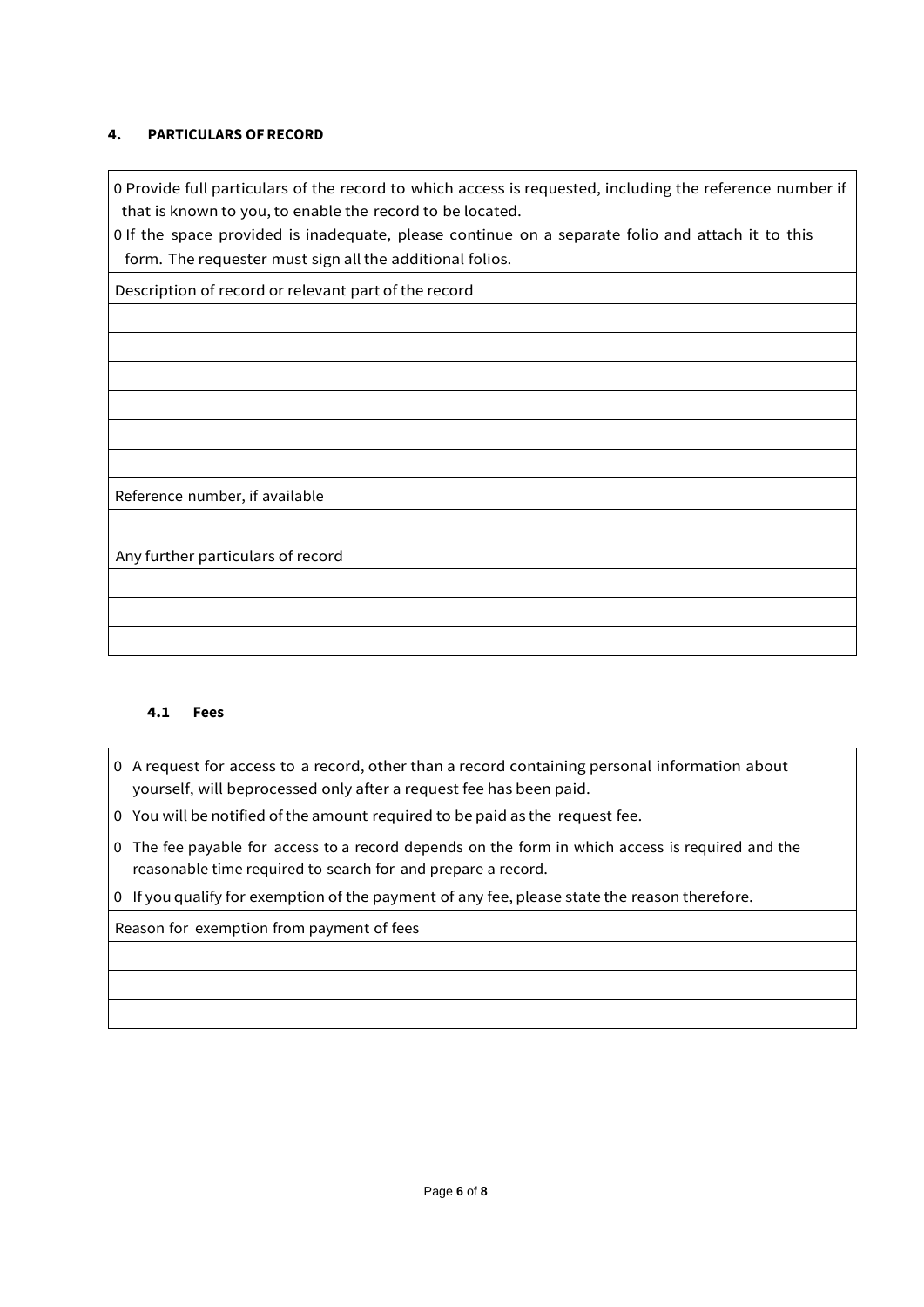#### **4.2 Form of access to record**

|                                                                                                                                                                           | If you are prevented by a disability from reading, viewing or listening to the record in the form of<br>access provided for hereunder, state your disability and indicate in which form the record is required. |  |                                                             |                                                               |                                  |                                                           |  |  |  |
|---------------------------------------------------------------------------------------------------------------------------------------------------------------------------|-----------------------------------------------------------------------------------------------------------------------------------------------------------------------------------------------------------------|--|-------------------------------------------------------------|---------------------------------------------------------------|----------------------------------|-----------------------------------------------------------|--|--|--|
| Disability                                                                                                                                                                |                                                                                                                                                                                                                 |  |                                                             |                                                               | Form in which record is required |                                                           |  |  |  |
|                                                                                                                                                                           |                                                                                                                                                                                                                 |  |                                                             |                                                               |                                  |                                                           |  |  |  |
|                                                                                                                                                                           |                                                                                                                                                                                                                 |  |                                                             |                                                               |                                  |                                                           |  |  |  |
|                                                                                                                                                                           |                                                                                                                                                                                                                 |  |                                                             |                                                               |                                  |                                                           |  |  |  |
|                                                                                                                                                                           |                                                                                                                                                                                                                 |  |                                                             |                                                               |                                  |                                                           |  |  |  |
| NOTES:                                                                                                                                                                    | Mark the appropriate box with an X                                                                                                                                                                              |  |                                                             |                                                               |                                  |                                                           |  |  |  |
|                                                                                                                                                                           | $0$ Your indication as to the required form of access depends on the form in which the record is available.                                                                                                     |  |                                                             |                                                               |                                  |                                                           |  |  |  |
|                                                                                                                                                                           | 0 Access in the form requested may be refused in certain circumstances. In such a case you will be informed                                                                                                     |  |                                                             |                                                               |                                  |                                                           |  |  |  |
|                                                                                                                                                                           | whether access will be granted in another form.                                                                                                                                                                 |  |                                                             |                                                               |                                  |                                                           |  |  |  |
| requested.                                                                                                                                                                | 0 The fee payable for access to the record, if any, will be determined partly by the form in which access is                                                                                                    |  |                                                             |                                                               |                                  |                                                           |  |  |  |
|                                                                                                                                                                           | If the record is in written or printed form:                                                                                                                                                                    |  |                                                             |                                                               |                                  |                                                           |  |  |  |
|                                                                                                                                                                           | Copy of record*<br>Inspect ion of record                                                                                                                                                                        |  |                                                             |                                                               |                                  |                                                           |  |  |  |
|                                                                                                                                                                           | If record consists of visual images:                                                                                                                                                                            |  |                                                             |                                                               |                                  |                                                           |  |  |  |
|                                                                                                                                                                           | (This includes photographs, slides, video recordings, computer-generated images, sketches, etc.)                                                                                                                |  |                                                             |                                                               |                                  |                                                           |  |  |  |
|                                                                                                                                                                           | View the images                                                                                                                                                                                                 |  | Copy of the images*                                         |                                                               |                                  | Transcription of the images*                              |  |  |  |
|                                                                                                                                                                           | If record consists of recorded words or information which can be reproduced in sound:                                                                                                                           |  |                                                             |                                                               |                                  |                                                           |  |  |  |
| Listen to the soundtrack<br>(audiocassette)                                                                                                                               |                                                                                                                                                                                                                 |  |                                                             | Transcription of soundtrack* (written or printed<br>document) |                                  |                                                           |  |  |  |
| If record is held on computer or in an electronic or machine-readable form:                                                                                               |                                                                                                                                                                                                                 |  |                                                             |                                                               |                                  |                                                           |  |  |  |
|                                                                                                                                                                           | Printed copy of<br>record                                                                                                                                                                                       |  | Printed copy of<br>information derived<br>from the record * |                                                               |                                  | Copy in computer-readable<br>form*(flash or compact disc) |  |  |  |
| *If you requested a copy or transcription of a record (above), do you<br><b>YES</b><br>NO.<br>wish thecopy or transcription to be posted to you? A postal fee is payable. |                                                                                                                                                                                                                 |  |                                                             |                                                               |                                  |                                                           |  |  |  |

#### **5. PARTICULARS OFRIGHT TO BE EXERCISED OR PROTECTED**

If the provided space is inadequate please continue on a separate folio and attach it to this form. The requester must sign all the additional folios.

Indicate which right is to be exercised or protected